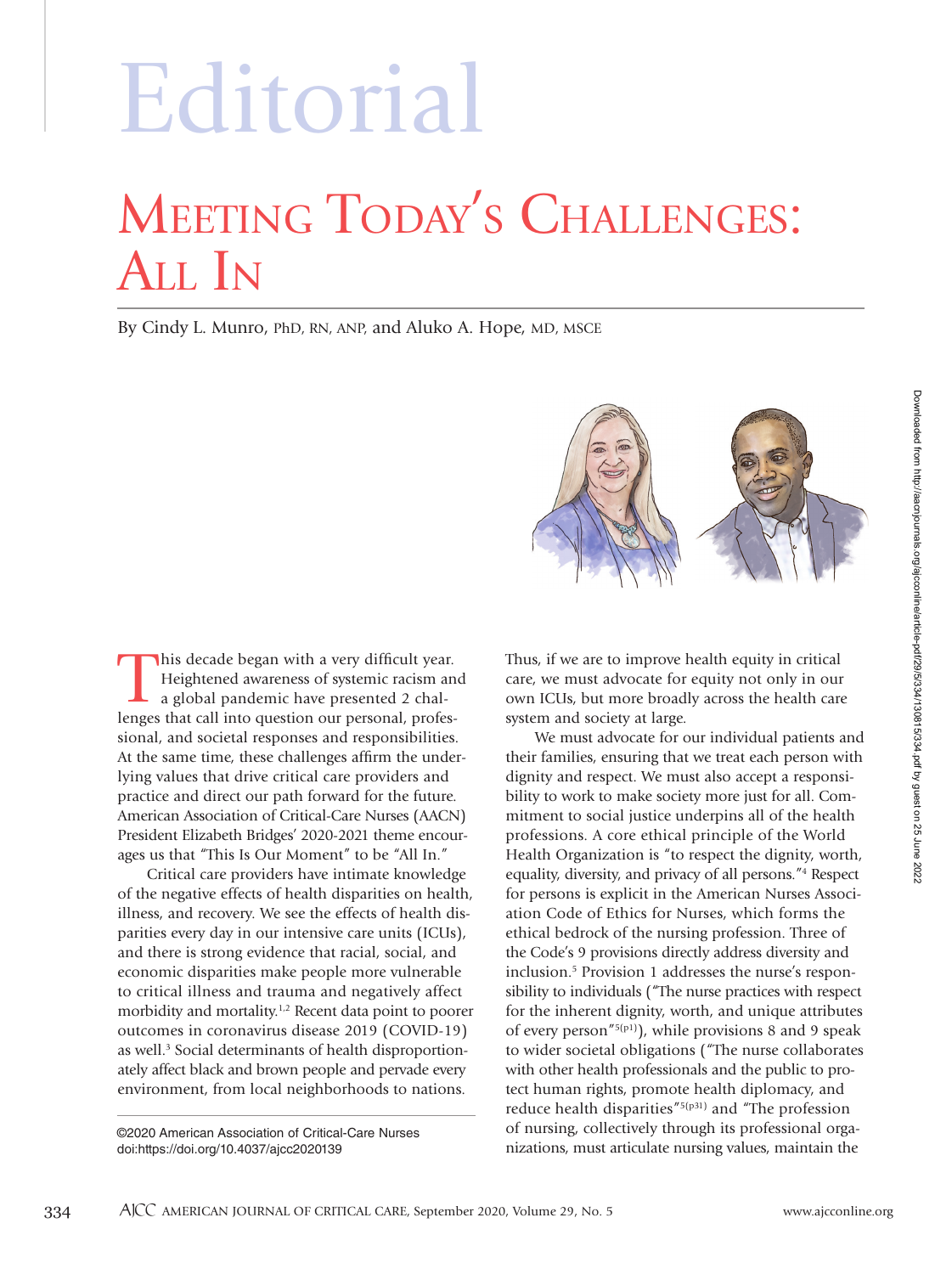## **AC** Our patients and families need and deserve a health care system that provides high-quality care for all patients, addresses social determinants of health and health inequities head on, and seeks to eliminate health disparities.

integrity of the profession, and integrate principles of social justice into nursing and health policy"5(p35)). The AACN vision statement says, "AACN is dedicated to creating a healthcare system driven by the needs of patients and families where acute and critical care nurses make their optimal contribution."6 Our patients and families need and deserve a health care system that provides high-quality care for all patients, that addresses social determinants of health and health inequities head on, and that seeks to eliminate health disparities. Civil rights demonstrations have argued, "no justice, no peace." We would also argue, no justice, no health. In the social justice challenge of true equality for every person, we must be All In.

The COVID-19 pandemic has loomed large over critical care throughout 2020, and it will continue to influence critical care for the foreseeable future. Clinical experience and emerging research are both important components of meeting this challenge. The *American Journal of Critical Care* continues to publish new high-quality evidence for the critical care community, moving high-impact papers forward as quickly as possible. However, it is important to recognize that the body of critical care knowledge generated from prior research can also inform our response to problems encountered in the current pandemic. Evidence related to prone positioning for patients receiving mechanical ventilation, $7,8$ for example, has been directly applied to care of COVID-19 patients with good results.<sup>9</sup>

Family-centered care, palliative care, healthy work environments, and measures to mitigate clinician's moral distress all have robust evidence supporting their contributions to better patient outcomes. But pressing issues related to infection control, high patient acuity, and surges in ICU volume are viewed as imposing barriers while we strive to maintain

### **About the Authors**

**Cindy L. Munro** is coeditor in chief of the American Journal of Critical Care. She is dean and professor, School of Nursing and Health Studies, University of Miami, Coral Gables, Florida. **Aluko A. Hope** is coeditor in chief of the American Journal of Critical Care. He is an associate professor at Albert Einstein College of Medicine and an intensivist and assistant bioethics consultant at Montefiore Medical Center, both in New York City.

evidence-based practices. A striking example is found in ICU visitation policies. Strict prohibitions on visitors to hospitals to reduce risk of COVID-19 spread have resulted in difficult situations for patients, families, and clinicians. These prohibitions are particularly complex at end of life, and they present complicated ethical dilemmas.<sup>10</sup> We applaud the commitment of clinicians to incorporating innovative approaches to meeting the needs of patients and their families in these extraordinary circumstances. AACN and DearWorld.org have partnered to showcase stories of nurses' experiences during the COVID-19 pandemic, $<sup>11</sup>$  which provide beautiful exemplars</sup> of how nurses maintain a focus on meeting the needs of individual patients and families under difficult constraints and situations. Maintaining highquality patient- and family-centered care requires that we be All In.

Healthy work environments are at risk of compromise during COVID-19. Shortages of personal protective equipment (PPE), adverse reactions to PPE, staffing shortages, high patient acuity and volume, moral distress, and lack of true collaboration all jeopardize not only nurse well-being but patient outcomes. AACN has been a leader in advancing health work environments, and has been assertive in COVID-19 advocacy efforts for nurses.<sup>12</sup> At the national level, AACN has worked determinedly and partnered with other organizations to bring work environment issues and solutions to the forefront. In fostering healthy work environments, and in order for nurses to make their optimal contribution, we must be All In.

Systemic racism and the COVID-19 global pandemic have posed exceptional challenges to health care providers and to society. These challenges also provide opportunities to improve human well-being now and in the future. Foundational values of the respect of every person's worth and of social justice, coupled with a commitment to improving patient outcomes and healthy work environments, can enable us to emerge from the current crises stronger. We thank AACN President Elizabeth Bridges for her outstanding and inspirational 2020-2021 theme. This is our moment, and we are All In.

The statements and opinions contained in this editorial are solely those of the coeditors in chief.